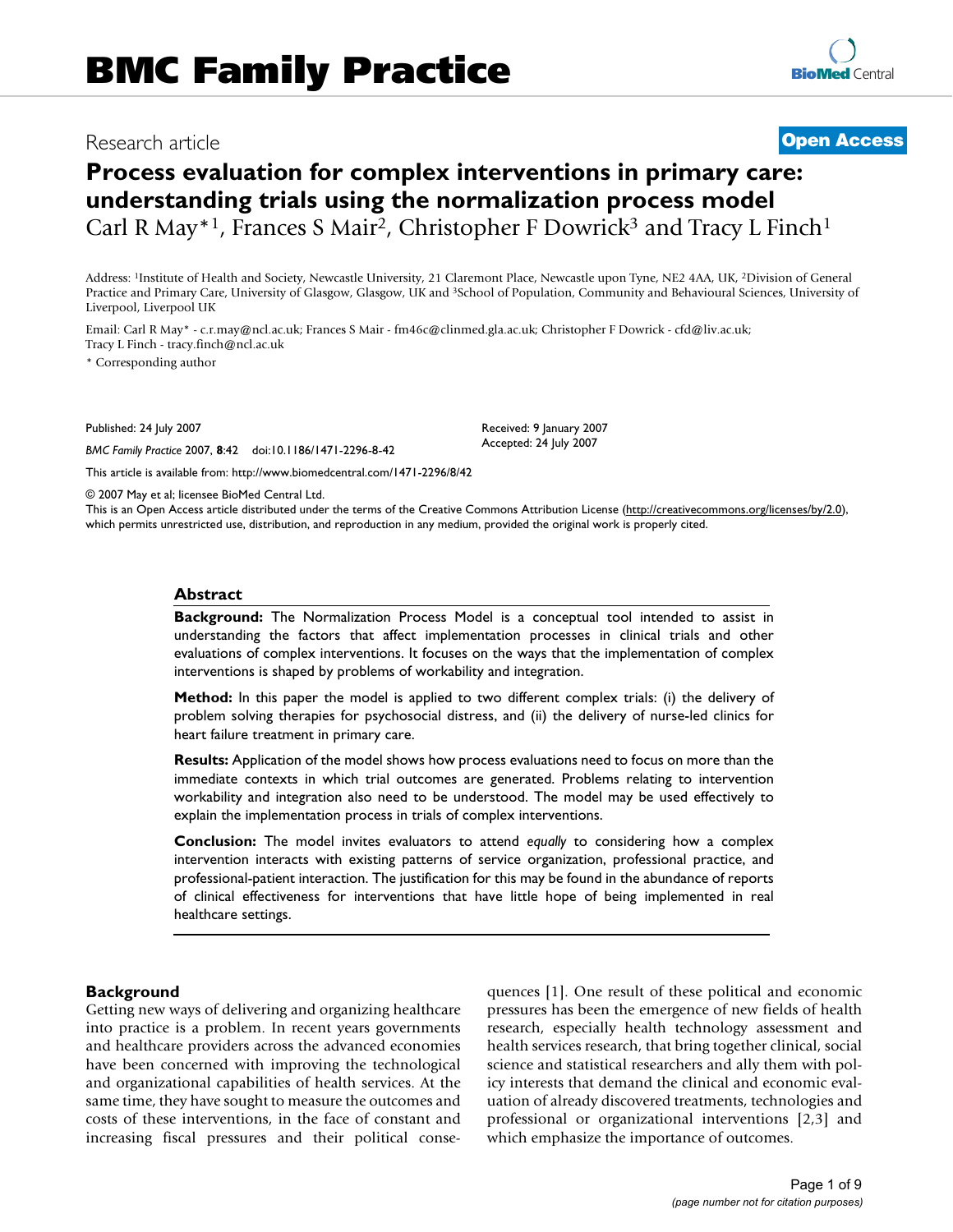But as outcomes research has become more important, its practitioners have also increasingly faced the problem of conducting evaluation studies – often using randomized controlled clinical trials – of *complex* interventions. In 2000, the UK Medical Research Council (MRC) published its *Framework for the Development and Evaluation of Complex Interventions* [4]. This provides an internationally accepted definition of complex interventions, and a robust guide to the design of such trials.

Complex interventions in health care, whether therapeutic or preventative, comprise a number of separate elements which seem essential to the proper functioning of the interventions although the 'active ingredient' of the intervention that is effective is difficult to specify. (...) Complex interventions are built up from a number of components, which may act both independently and interdependently. The components usually include behaviors, parameters of behaviors (e.g. frequency, timing), and methods of organizing and delivering those behaviors (e.g. type(s) of practitioner, setting and location) [4].

The MRC framework emphasizes a staged approach to establishing the feasibility of interventions before embarking on large-scale evaluations. But it also recognizes that the organizational and technical *processes* of implementing and delivering a complex intervention require attention and understanding, and that these should also be a focus of evaluation. The question of process evaluation draws attention not only to questions of measuring effectiveness, but also to problems of understanding the workability and integration of interventions in settings that are themselves dynamic and complex [5,6].

The development of process evaluations is important, but is not simply a matter of developing the range of research techniques by which they might be accomplished. The development of conceptual models that provide interpretive frameworks for process evaluations is also important. This paper supports such a move by outlining and applying a new applied theoretical model for understanding and evaluating the implementation of complex interventions. The Normalization Process Model (NPM [7]), is an evaluation model that asks what people *do* to make a complex intervention workable, and to integrate it in practice. The paper develops this by first discussing the development of the theoretical model, and then applies it to two case studies of complex trials that combine both treatment and organizational interventions in primary care. In the conclusion, the implications of such models for the development of process evaluations are discussed.

## **Method**

The MRC framework provides a methodological rather than an explanatory approach to evaluating complex interventions. Studies that have employed the framework, like those conducted by Blackwood [8], or Robinson [9], have therefore tended to adopt a procedural rather than a theoretical approach to the problem of intervention complexity. Similar methodological or procedural approaches are encountered with other frameworks that explore, for example, empirically identified facilitators and barriers to the successful implementation of complex interventions [10-12]. This means that we have to look elsewhere for conceptual models that might help us to understand and *predict* problems of workability and integration. In broad terms, these fall into two kinds: (a) psychological models that focus on individuals' intentions and motivations as the prime movers in implementation processes [13-15]; and (b) sociological models that focus on collective action and relational behavior [16-19].

Sociological perspectives offer vital insights into how humans interact, understand, perform and organize work *collectively* in healthcare. A conceptual model that drew these insights into the field of health services research and health technology assessment is a valuable contribution to the development of process analyses because it focuses on collaborative *work* rather than individual *motivation*, and on *co-operation* rather than *intention*. Of course, psychological models are designed and refined within frameworks of prospective experimental testing and statistical analysis, and therefore seem well suited to application in complex trials without extensive conceptual or methodological modification [20]. Sociological theories are developed, in contrast, largely by interpretive means [21], and so they need to be translated into terms that have a better fit with the specific demands of process evaluations, and the requirement for prospective or predictive tests that stem from these. In this context, the NPM is a sociological model that is suitable for *prospective* process evaluations of complex interventions.

The model proposes that while measurable effectiveness or superiority in outcomes has obvious importance, the success of a complex intervention must also be understood in relation to the *workability* and *integration* of it components in practice. This stems from the longstanding observation that the performance of everyday tasks is made possible by their routinization over time, and their assimilation or embedding as taken-for-granted elements of everyday action [22-24]. Thus, a complex intervention that is completely workable and integrated becomes routinely embedded in health care work, and minimally disrupts social relations and behavior around it. The work of normalization is thus about achieving *ecological success*, and not clinical or cost effectiveness.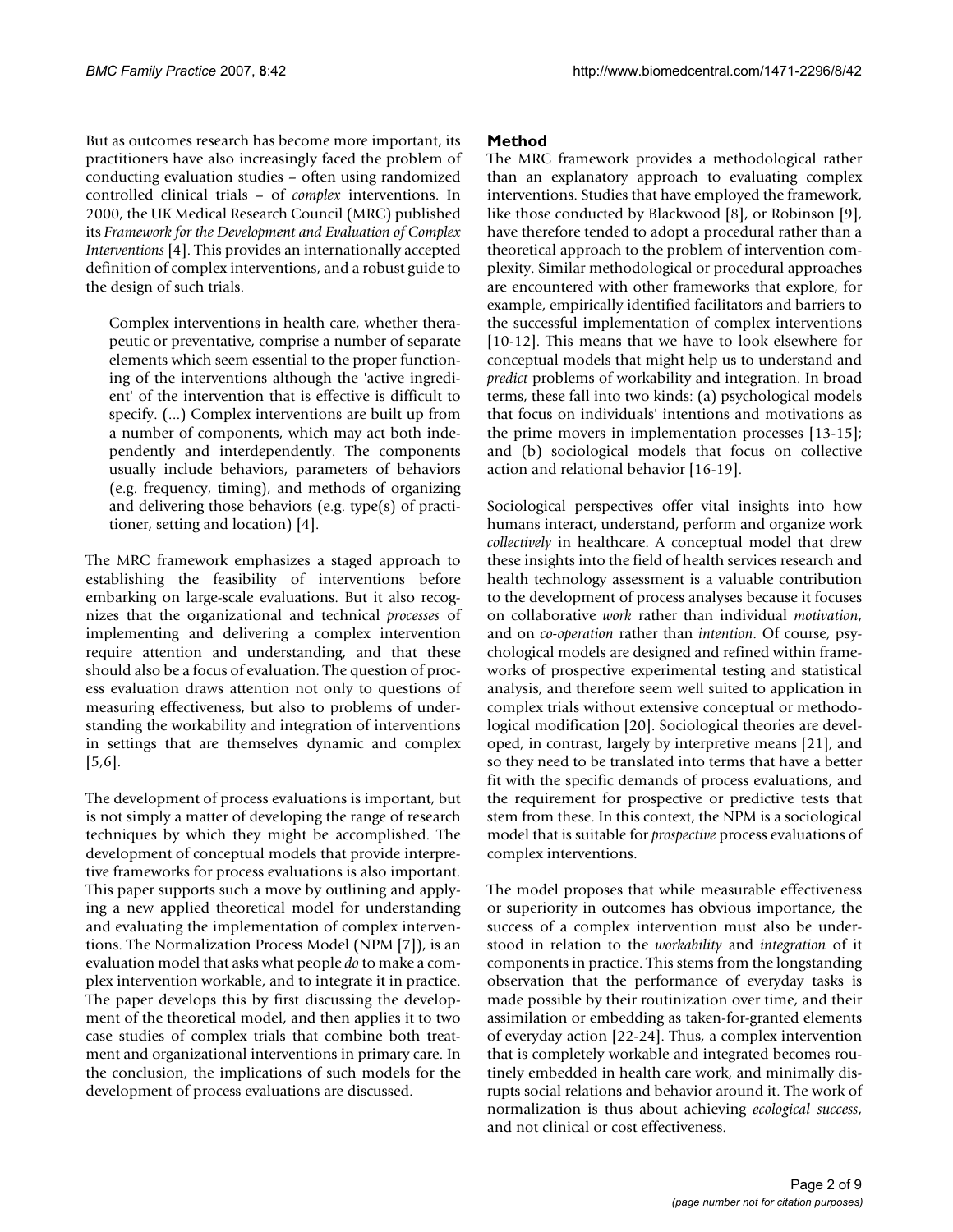The development of the model, and a detailed account of its constructs, their dimensions and components, has been given elsewhere [7]. In its simplest form, it proposes that complex interventions are implemented in processes in which the collective action and interactions of patients, professionals and others are governed by four factors. Each factor suggests a proposition that may be applied to the assessment and evaluation of an intervention

## *(i) Interactional workability*

This refers to how work is enacted by the people doing it. A complex intervention will affect co-operative interaction over work (congruence), and the normal pattern of outcomes of this work (disposal). Therefore:*a complex intervention is disposed to normalization if it confers an interactional advantage in flexibly accomplishing congruence and disposal of work*.

## *(ii) Relational integration*

This refers to how work is understood within the networks of people around it. A complex intervention will affect not only the knowledge required by its users (accountability), but also the ways that they understand the actions of people around them (confidence). Therefore:*a complex intervention is disposed to normalization if it equals or improves accountability and confidence within networks*.

## *(iii) Skill-set workability*

This refers to the place of work in a division of labor. A complex intervention will affect the ways that work is defined and distributed (allocation), and the ways in which it is undertaken and evaluated (performance). Therefore: *a complex intervention is disposed to normalization if is calibrated to an agreed skill-set at a recognizable location in the division of labor*.

## *(iv) Contextual integration*

This refers to the organizational sponsorship and control of work. A complex intervention will affect the mechanisms that link work to existing structures and procedures (execution), and for allocating and organizing resources for them (realization). Therefore: *a complex intervention is disposed to normalization if it confers an advantage on an organization in flexibly executing and realizing work*.

Set out in this way, the model offers a set of general descriptions of those factors that might affect normalization processes and outcomes in the context of a trial or other evaluation of a complex intervention, and that might also be expected to affect non-experimental management interventions in healthcare settings. It also offers a set of propositions that can form the basis of testable hypotheses about observable activities with measurable outcomes. In the NPM, it is collective action and not individual motivation that is the focus of evaluating complex interventions and assessing their probable outcomes. The next section of the paper explores its application to two bodies of research around the effectiveness and implementation of complex interventions – problem solving therapies for people with depression and nurse-led heart failure clinics in primary care.

## **Results**

So far, we have defined normalization and the factors that govern it. Because the NPM is about what different groups of people collectively do in healthcare settings rather than what they individually intend to do, it proposes that most healthcare work – no matter how autonomous the individual practitioner – is undertaken in the context of complex and dynamic *collective* interactions. Case studies of randomized controlled trials of complex interventions in primary care form useful opportunities to explore at a *general* level how the NPM might be applied. In what follows we draw on two such examples. These are:

**a.** Trials of Problem Solving Therapies (PST) for psychosocial problems. This is a new treatment modality that also involves changes in the organization and division of labor in healthcare;

**b.** A trial of a nurse-led clinic for the management of Chronic Heart Failure that involved changes in the division of labor (shifting work from primary care physicians to nurses) and the structure of work itself, in the implementation of a clinical guideline.

These examples provide a focus for considering two of the major *types* of chronic health problems that health care systems respond to – chronic psychosocial problems, and chronic and degenerative organic disease.

## *Evidence for primary care interventions*

In both of the cases under examination there is strong evidence from different kinds of *outcomes* studies that community based interventions are clinically effective. The least contentious of these is Chronic Heart Failure. This is a common condition, affecting  $0.8 - 3.9\%$  [25,26] of the general population and 8–10 % of those over 65 years of age. It represents a major public health problem because of its associated high levels of morbidity and mortality and negative impacts on quality of life. Moreover, it is a malignant condition with a poor prognosis and life expectancy worse than most common cancers [27]. Over recent years there have been many important advances in the approach to both diagnosis and management of heart failure, particularly heart failure due to left ventricular systolic dysfunction. The importance of accurate diagnosis has been emphasized and a number of therapeutic agents, particularly angiotensin converting enzyme inhibitors, beta blockers and spironolactone have been shown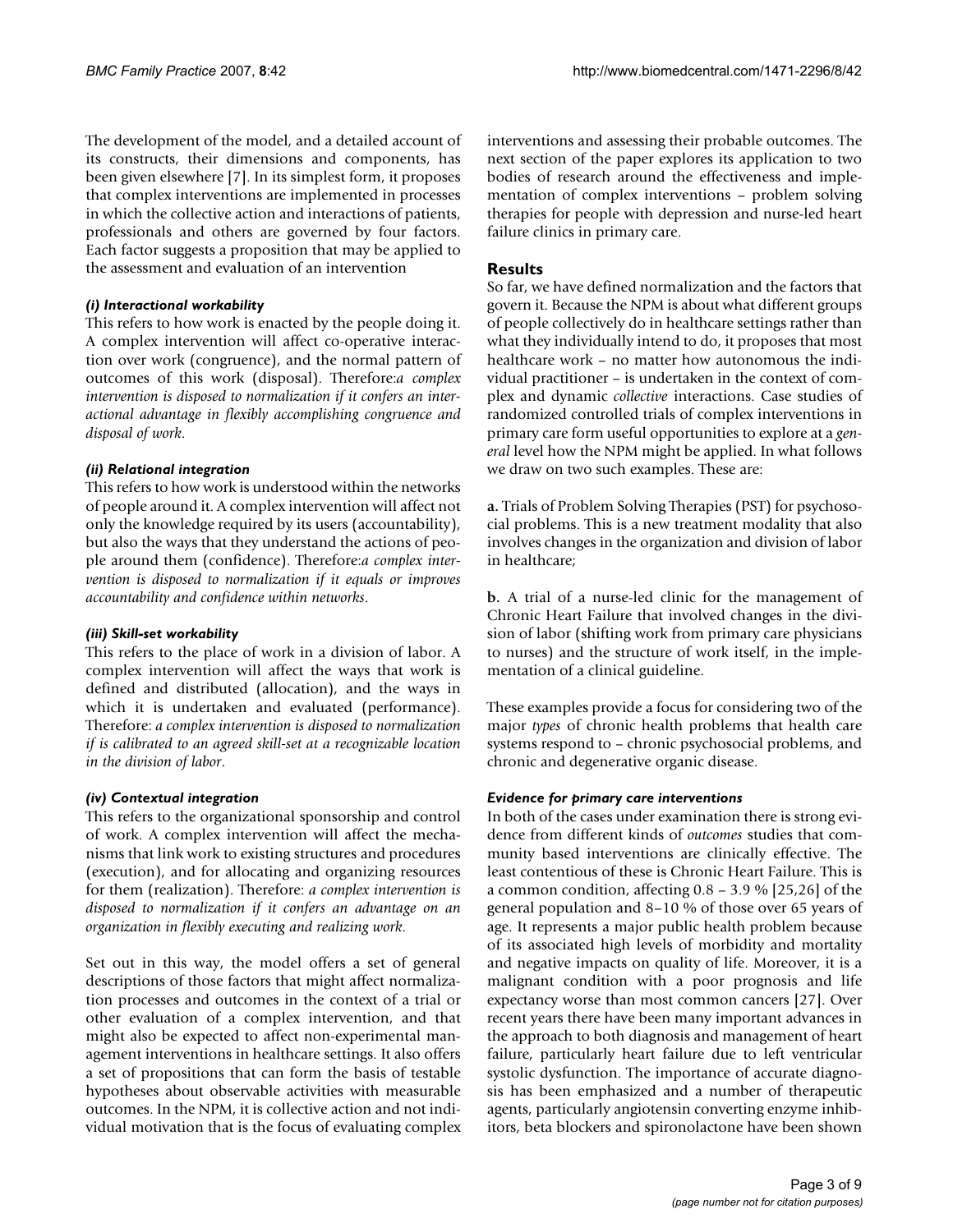in large scale randomized controlled clinical trials to improve morbidity, mortality and quality of life [28,29]. These trials have led to well founded clinical guidelines [30-32] which make clear recommendations for both diagnosis and treatment of people with this condition. However, despite the evidence and the widespread availability and dissemination of these clinical guidelines the management of heart failure remains suboptimal [33]. There are a range of explanations for this ranging from the presence of multiple co-morbidities, increasing the complexity of management of the condition, and posing adherence challenges, through to the general lack of organized, systematic, mechanisms for monitoring and follow up for this patient population.

In contrast, Problem Solving Therapy (PST) is based on the observation that emotional symptoms are generally induced by problems of living, and has its theoretical roots in cognitive-behavioral approaches to mental disorders [34]. PST has been developed as a specific, collaborative treatment, with three main steps: first, patients' symptoms are linked with their problems; second, the problems are defined and clarified; and third, an attempt is made to solve the problems in a structured way with the aim of reasserting control over their lives, and it may be this regaining of control which lifts mood [35]. This process usually involves six sessions with a therapist, with a total contact time of less than four hours [36]. In randomized controlled trials, PST has been shown to be of comparable efficacy to antidepressant medication in the treatment of major depression when delivered by experienced general practitioners [37], and in the treatment of dysthymia (though not minor depression) in adults aged 18–59 when delivered by psychologists with PhDs [38].

The skills needed to deliver PST can be rapidly acquired by a range of health professionals including general practitioners, nurses and psychologists. In the USA it has demonstrable clinical effectiveness and cost-effectiveness when delivered by depression care managers as part of a package of care for older people [39,40]. Although it is not cost effective when delivered by specialist community psychiatric nurses for undifferentiated common mental health problems [41], PST has been shown to be effective when delivered in patients' own homes by trained facilitators with qualifications in psychology, nursing or allied health professions; and to be more effective than treatment as usual for people in five European countries with depressive and adjustment disorders identified through community survey [42].

## *Interactional workability: the problem of congruence and disposal*

The starting point for comparative analysis of the PST and Heart Failure Clinics trials is their *interactional workability*.

This construct defines the dimensions of the immediate social context in which a complex intervention is enacted. In the UK, and elsewhere, there has been a shift to seeing the management of chronic illness as not only being more clinically effective and socially equitable when undertaken in primary care [43], but also as being more interactionally efficient because of its presumed continuity of care and holistic character [44]. This shift continues, although there has been a steady trend in UK primary care – and that of some other countries – towards more fragmented encounters focused through task, rather than person, oriented interactions and located in complex divisions of labor [45] and organizational settings [46].

In the case of PST, there appears to be considerable congruence between public preferences for psychological rather than drug treatments for depression [47] and those of its proponents. But in trials of PST, variable up-take of the treatment is a problem – 63% in the ODIN study [42]; 80% in the dysthymia study [38]; and 62% in the community psychiatric nurse study [41] – suggests that *in practice* congruence between professional and patient is far from complete, and that effective disposal is therefore unlikely in a substantial minority of cases. This suggests that not all patients share the expectations or meaning inherent in PST, or accept its legitimacy. This may, for example, be because some are more comfortable with treatment modalities such as medication that tend to absolve them from responsibility for their condition [48].

In considering its *interactional workability*, the question of whether PST confers an *interactional* advantage over existing therapies in accomplishing *congruence* in encounters between health professionals and patients, and hence more efficient *disposal* of work, is a complex one, because of the lack of observational data and the question of whether uptake of treatment is a good proxy measure. However, the hypothesis underlying PST, that emotional symptoms are generally induced by problems of living; its object, to increase patients' abilities to solve their problems; and provide a means to achieve this – six structured sessions with a therapist – completely rely on shared notions of legitimate conduct, and co-operation within clinical encounters. This means that *outcomes* of PST are a powerful proxy for its interactional workability.

We face a similar problem of proxy measures in the Heart Failure Clinics Trial [49]. This trial sought to respond to the problem of suboptimal care for older people with chronic heart failure. Other trials of specialist nurse interventions for heart failure patients have been undertaken and have demonstrated that such interventions can decrease hospital readmission rates, mortality and also improve quality of life [50]. The nurse-led heart failure clinics instituted in this trial involved the implementation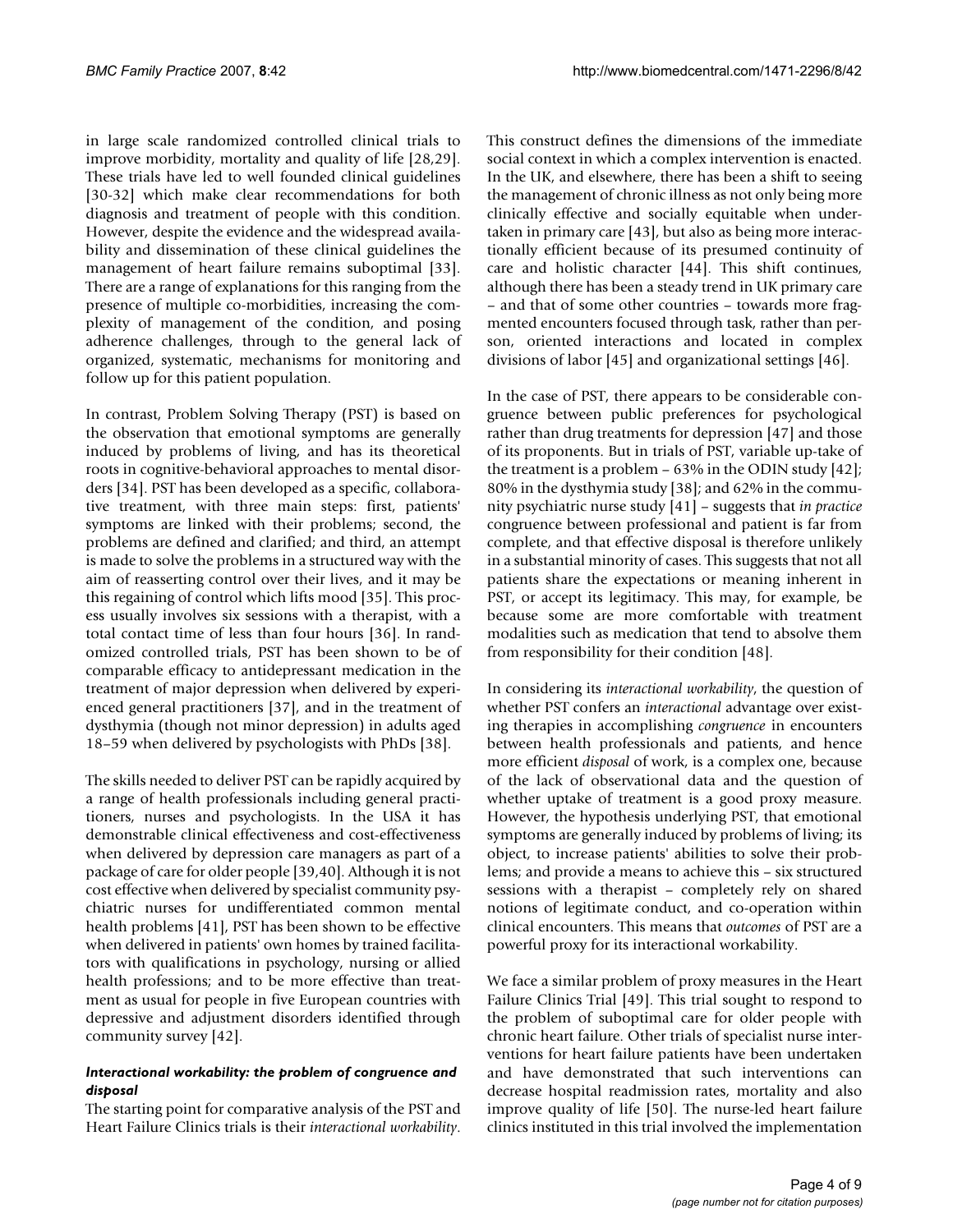of accepted guidelines in a structured way, a mode of practice with which practice nurses are accustomed and proficient. Patients too, are accustomed to nurse led primary care clinics where nurses substitute for family physicians [51-53]. It is also well established that patients respond well to practice nurses delivering routine chronic disease management services – nurses are viewed, for example, as being more holistic and informal in their approach, and as giving more time to interactional tasks [54].

Like PST, trial outcomes in nurse led heart failure clinics can be seen as a partial proxy for workability. Improved process measures, such as increased use of appropriate medications implies co-operation within clinical encounters. However, qualitative data draws attention to the lack of congruence between professionals and patients over the significance of CHF, and therefore over the importance of its clinical management [55,56]. Some patients simply did not understand the magnitude of their disease – either because it had not previously been disclosed to them in a way that they found comprehensible, or in a smaller number of cases, because they were unaware of their diagnosis, and thus failed to attend the clinic, meaning that congruence was not complete. Also, patients' lack of understanding of their condition meant that effective disposal *within* the clinic could be challenging as a good deal of remedial work was required on the part of the nurses delivering the service.

## *Relational integration: accountability, confidence and trust*

Health professionals' accounts of their practice typically take the important business of dealing with, and disposing of, patients' problems as a priority [57]. Equally, accounts of the design and outcomes of trials and other evaluations of complex interventions focus, for obvious reasons, on the intervention and its outcomes rather than on the processes by which these are obtained [5]. This makes it difficult to explore those aspects of complex intervention trials that involve 'hidden work' [58], and becomes important when we seek to understand their *relational integration*. Relational integration signifies the need to understand not only the possession and dispersal of knowledge needed to successfully utilize a complex intervention, but also the ways that those users understand and have confidence in the knowledge of people around them. In retrospective analyses like this one, the question of baseline knowledge and further training can be considered as a proxy measure for individual users – although it is of limited value in understanding processes of collective action.

When patients entered the heart failure clinics trial, the management protocols and techniques that nurses employed were based on clinical guidelines. But nurses

required additional training and ongoing professional support to help them acquire and feel comfortable with their level of knowledge in this sphere. This improved their individual expertise and accountability by providing a strong *theoretical* background to heart failure – in other words the training was focused on the knowledge underpinning the intervention (the guideline) rather than its application in clinical interactions. This explains why nurses felt inadequately prepared for the practicalities of seeing patients with complex problems in the clinic. Thus, in the initial stages of the trial remedial work needed to be done, because professionals delivering the intervention expressed concerns about their confidence in delivering the intervention. The patients on the other hand, expressed confidence in the health professionals and felt that the intervention gave them greater confidence in managing their health. Qualitative data collected in this trial focused mainly on 'lay perceptions' of heart failure and lay evaluations of the clinic [56], but this data does indicate that professionals' accountability and confidence in knowledge seemed to be improved by the intervention.

Training needs cannot be a proxy for relational integration in the case of PST, since by definition entry into this work is dependent on specialized training and accreditation. As a treatment modality PST fits with, and even extends, established patterns of *knowledge* about the etiology and management of depression in primary care, and seems therefore to have greater potential for relational integration. In general, health professionals working in primary care tend to believe that problems of living are significant in the genesis of depression, and that knowledge of them is helpful in deciding on treatment options [41]. But *how* PST is integrated in any given intervention setting depends on who delivers the service. We know that there are differences in the way that knowledge is patterned within particular professional groups, and there are important debates to be had about what kinds of practitioner is best suited to deliver this kind of care. These debates become steadily more important as the epidemic of depression and anxiety seems to grow [59]. As it stands, questions about the focus of training and delivery of PST focus on: primary care physicians, who are limited in number, and have high patient credibility, but who work within significant constraints on time and effectiveness [60]; other healthcare professionals such as psychologists, nurses or counselors, whose interventions can be equally shown to be effective, but who are in equally short supply; or new breeds of professionals, such as depression care managers or graduate mental health workers [61].

## *Skill-set workability: who should do this work?*

Interactional workability and relational integration are constructs that refer to the *endogenous* factors affecting a complex intervention. This means that they are concerned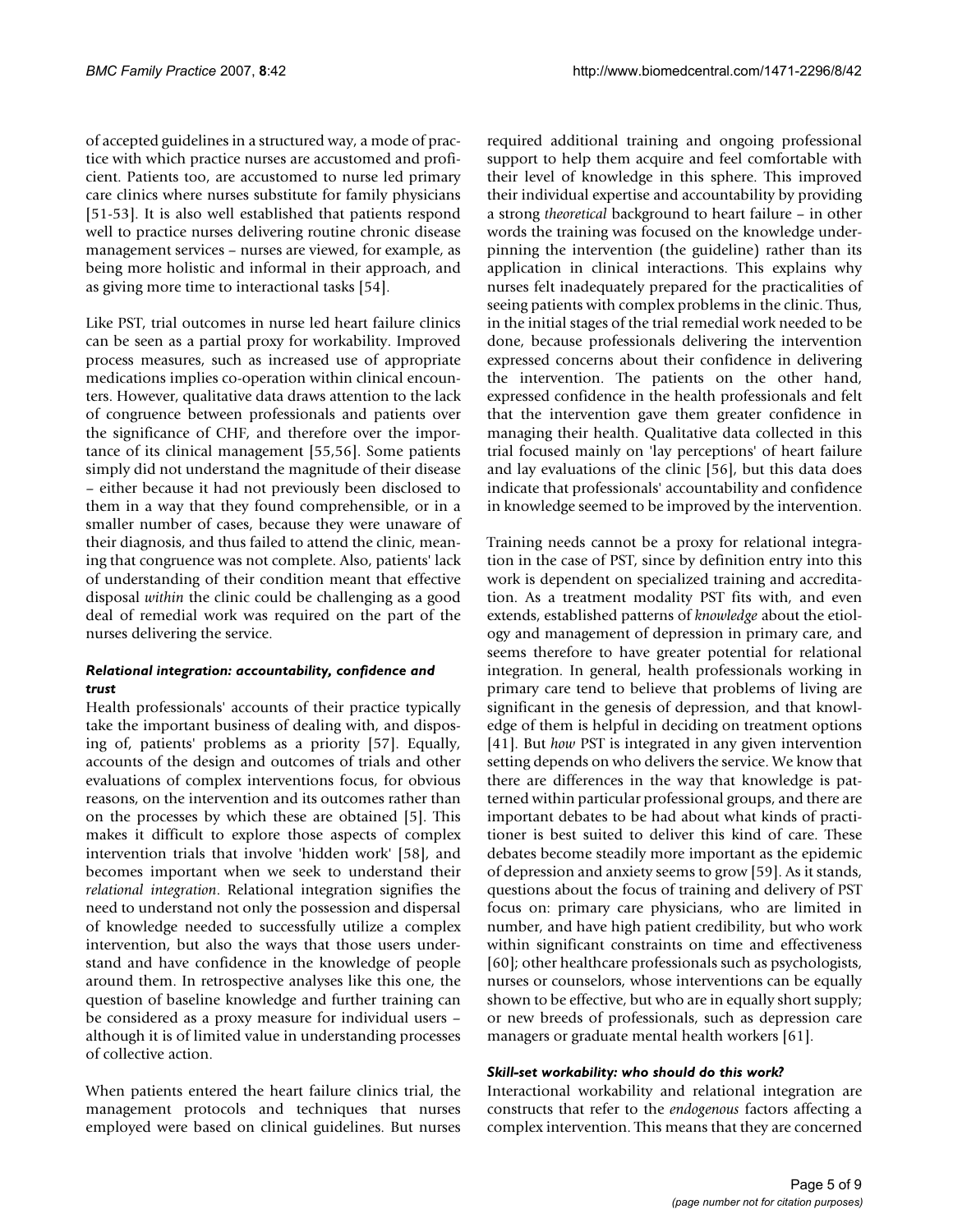with the immediate contexts in which different kinds of agents, and the objects of their agency, encounter each other. Thus, they are the immediate concern of those who propose and deliver complex intervention trials. But the wider context in which these encounters are set is no less crucial to their conduct. This involves *exogenous* factors which derive from the ecology in which they are set. These cannot be assumed, but merit an equal degree of attention from evaluators.

The first exogenous factor is reflected in the construct of *skill-set workability*, the extent to which a complex intervention is calibrated to an agreed set of skills in the health care division of labor. In the Heart Failure Clinics trial, this was relatively uncontentious. We have already noted that the delegation of medical work previously undertaken by primary care physicians to nurses is a normal feature of chronic disease management in the UK [53], and it figures prominently in questions of performance and quality [62,63]. This means that the division of labor within this service was congruent with established modes of working within primary care. Practice nurses delivered a guideline driven chronic disease clinic, and primary care physicians were drawn into this work when specific treatment changes were required or further advice needed to be sought. Despite this, some problems of communication between the practice nurses and general practitioners were noted. This may have been exacerbated by the fact that the training for the service was primarily, although not exclusively directed towards the nurses rather than the general practitioners. Thus there were occasions when nurses suggested treatment changes in accordance with the clinical guidelines, but changes were not accepted or enacted by the general practitioners. *Skill set workability* was therefore at times problematic from the perspective of at least one group of participants.

While the Heart Failure Clinics trial operated within the frame of a conventional model of nursing work, the delivery of PST is more contentious. It is by no means clear which type of health professional is most likely to deliver it, and thus how it might be calibrated to the professional division of labor in healthcare. Thus there remain unresolved questions about the allocation of work – and consequent levels of performance- between primary care physicians, other already existing healthcare professionals, and new members of primary healthcare teams. If general practitioners are to undertake this work for example, then the sense of professional autonomy will be high and surveillance is likely to be minimal; whereas if graduate mental health workers do so, autonomy is likely to be relatively low, and expectations for managerial surveillance consequently much greater. This means that the skill-set workability of PST is presently low in the settings suggested by the trials upon which this part of the paper

focuses [37-40]. Although such resistance may well be related to concerns about job retention, it is more likely to be expressed in terms of *role uncertainty*. Existing healthcare professionals, when invited to comment on plans for a new collaborative care model for depression which would include case managers with skills in PST, express a wide variety of concerns. These include uncertainty about the professional values of the new workers, fears about their experience and competence, and statements about the need for education in non-specific skills necessary to develop a therapeutic alliance, as well as the knowledge and skills required for education, medication support and behavioral activation [64].

## *Contextual integration: not just a problem of funding*

It was noted above that conventional modes of reporting trials and locating qualitative studies within them provide limited information about processes. This becomes especially important when we focus our attention on the ways that a complex intervention 'fits' with the operational environment in which it is set. The Normalization Process Model proposes that a complex intervention will affect the mechanisms that link work to existing structures and procedures (its execution), and for allocating and organizing resources for them (its realization). But of course *trials* of complex interventions are normally carefully divided from the normal features of the environment in which they are set. One way to explain this is to say that they are, after all, only *temporary* and often unstable experiments that are overlaid on often very deeply embedded organizational and professional systems of practice. Furthermore, the demands of the trial protocol mean that this work of division is ongoing, so that the trial is not contaminated by those environmental features. But the integration of a complex intervention at an organizational level – its contextual integration – is much more than this. Other work [58], has shown this to be a crucial factor in the successful implementation of such interventions.

The absence of process evaluations that seek to understand the interactions between a complex intervention and its organizational context is important. In this area, proxies are very hard to come by. Perhaps the most obvious is the economic evaluation which contextualizes an intervention in terms of its costs, rather than its business processes. In our two case studies, we can only speculate about their potential for contextual integration. In the case of PST answers to this question will depend critically on what resource allocation models are employed. From the perspective of healthcare commissioners, it would appear most cost-effective to place the delivery of PST in the hands of new breeds of healthcare providers, such as depression care managers or graduate mental health workers, since these tend to be less qualified and hence less expensive. In a situation of expanding resource alloca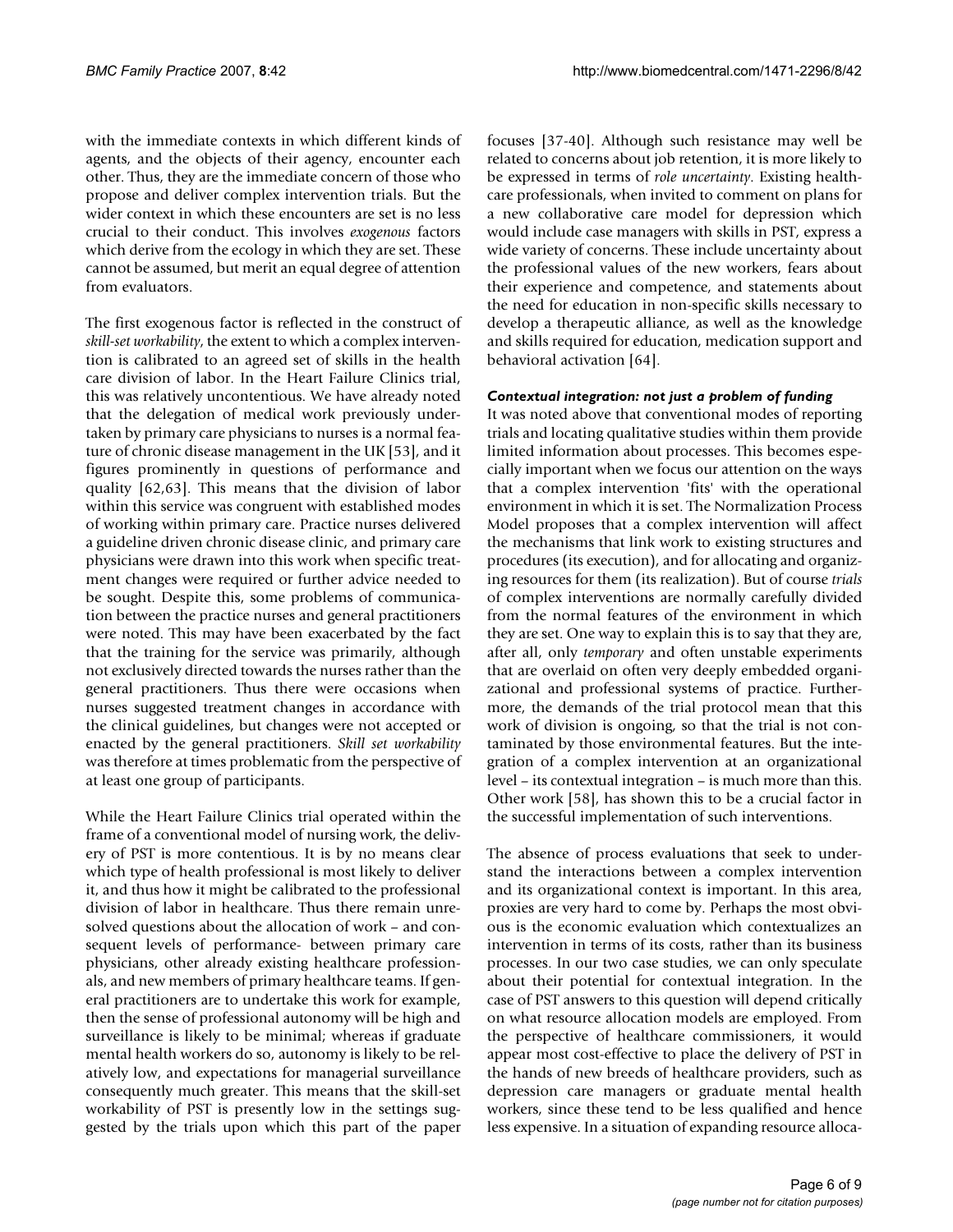tion, such a shift would be unlikely to be seen as prejudicial by general practitioners or existing healthcare professionals, but may rather be welcomed as an additional resource [65]. However in the more common situation where resource for healthcare is finite or even decreasing, any consequent shift in allocation would be likely to meet resistance from existing healthcare staff.

In the case of the Heart Failure Clinics trial the answer to this question may depend on the extent to which such systematic monitoring of heart failure patients in the community is seen as a central function of primary care both by the primary care professionals themselves and by external health care organizations. Importantly, this may be reflected in the degree to which such monitoring is rewarded through contractual arrangements in primary care. Thus the execution of such a service will depend to a large extent on how such work is valued or not at a health care systems level. This type of intervention is extremely labor intensive and the priority given to resourcing such initiatives are likely to be greatly influenced by prevailing economic factors.

## **Conclusion**

This paper has done three things. First, it has pointed to the need for sound process evaluations in trials of complex interventions and other implementation studies. Second, it has set out the basic features of a robust conceptual model that provides a sound explanatory basis for process evaluations. Third, it has applied the model retrospectively to trials of complex interventions in mental health and heart disease. We now turn to the question of *interaction* between complex interventions and their contexts. The most important consideration here is that the interventions discussed in this paper are competing with existing, deeply embedded, and thoroughly normalized modes of practice. While the trial assesses the relative effectiveness, and sometimes the relative cost-effectiveness of competing models of practice – the superiority of one over the other – process evaluations need to be concerned with their relative workability and integration.

The model invites evaluators to attend *equally* to four domains that have been shown to be of central importance to effective implementation. This is particularly important in considering how a complex intervention interacts with existing patterns of service organization, professional practice, and professional-patient interaction. Such an approach has a further important effect, which is to set out the implementation and integration of complex interventions as organizational or business processes that are *as important* to assess as clinical and cost effectiveness. It is important to note that this is not an appeal for more social science research within clinical and health technology assessment trials. Instead it suggests how trialists can engage with the complex dynamics of the settings in which they hope that their interventions will be implemented. This requires that the theory and methods of the social sciences are treated as integral elements in complex intervention trials. The justification for this may be found in the abundance of reports of clinically effectiveness interventions that have little hope of being implemented in real healthcare settings.

#### **Competing interests**

The author(s) declare that they have no competing interests.

#### **Authors' contributions**

CRM developed the theoretical model of normalization processes and with TLF modified it for this paper. FSM and CFD applied the model to specific trials. All authors contributed to writing the paper.

#### **Acknowledgements**

CRM and TLF's contributions to this paper were supported by the Economic and Social Research Council (Grant RES 000270084). CFD and colleagues' ODIN Trial of Problem Solving Therapies in primary care was funded by the European Commission. FSM and colleagues' trial of Nurse Led Heart Failure Clinics in Primary Care, was funded by the NHS Modernization Agency and NHS R&D Directorate, North West. We thank the three reviewers, Christine May and Louise Robinson, and members of the Normalization Process Study Group [66] for their helpful comments on a draft of this manuscript.

#### **References**

- Hacker JS: Dismantling the health care state? Political institu**tions, public policies and the comparative politics of health reform.** *Brit J Pol Sci* 2004, **34:**693-724.
- 2. Tanenbaum SJ: **[Knowing and acting in medical research: the](http://www.ncbi.nlm.nih.gov/entrez/query.fcgi?cmd=Retrieve&db=PubMed&dopt=Abstract&list_uids=8014421) [epistemological politics of outcomes research.](http://www.ncbi.nlm.nih.gov/entrez/query.fcgi?cmd=Retrieve&db=PubMed&dopt=Abstract&list_uids=8014421)** *J Health Polit Policy Law* 1994, **19:**27-44.
- 3. Lehoux P, Blume S: **[Technology assessment and the sociopoli](http://www.ncbi.nlm.nih.gov/entrez/query.fcgi?cmd=Retrieve&db=PubMed&dopt=Abstract&list_uids=11142053)[tics of health technologies.](http://www.ncbi.nlm.nih.gov/entrez/query.fcgi?cmd=Retrieve&db=PubMed&dopt=Abstract&list_uids=11142053)** *J Health Polit Policy Law* 2000, **25(6):**1083-1120.
- 4. Medical Research Council: **A framework for development and evaluation of complex interventions to improve health.** London: Medical Research Council; 2000.
- 5. Oakley A, Strange V, Bonell C, Allen E, Stephenson J: **[Health serv](http://www.ncbi.nlm.nih.gov/entrez/query.fcgi?cmd=Retrieve&db=PubMed&dopt=Abstract&list_uids=16484270)[ices research – Process evaluation in randomised controlled](http://www.ncbi.nlm.nih.gov/entrez/query.fcgi?cmd=Retrieve&db=PubMed&dopt=Abstract&list_uids=16484270)**<br>trials of complex interventions. Brit Med | 2006, [trials of complex interventions.](http://www.ncbi.nlm.nih.gov/entrez/query.fcgi?cmd=Retrieve&db=PubMed&dopt=Abstract&list_uids=16484270) **332(7538):**413-416.
- 6. Flottorp S, Havelsrud K, Oxman A: **[Process evaluation of a clus](http://www.ncbi.nlm.nih.gov/entrez/query.fcgi?cmd=Retrieve&db=PubMed&dopt=Abstract&list_uids=12738704)ter randomized trial of tailored interventions to implement [guidelines in primary care – why is it so hard to change prac](http://www.ncbi.nlm.nih.gov/entrez/query.fcgi?cmd=Retrieve&db=PubMed&dopt=Abstract&list_uids=12738704)[tice?](http://www.ncbi.nlm.nih.gov/entrez/query.fcgi?cmd=Retrieve&db=PubMed&dopt=Abstract&list_uids=12738704)** *Fam Pract* 2003, **20(3):**333-339.
- 7. May C: **[A rational model for assessing and evaluating complex](http://www.ncbi.nlm.nih.gov/entrez/query.fcgi?cmd=Retrieve&db=PubMed&dopt=Abstract&list_uids=16827928) [interventions in health care.](http://www.ncbi.nlm.nih.gov/entrez/query.fcgi?cmd=Retrieve&db=PubMed&dopt=Abstract&list_uids=16827928)** *BMC Health Serv Res* 2006, **6:**86.
- 8. Blackwood B: **[Methodological issues in evaluating complex](http://www.ncbi.nlm.nih.gov/entrez/query.fcgi?cmd=Retrieve&db=PubMed&dopt=Abstract&list_uids=16722959) [healthcare interventions.](http://www.ncbi.nlm.nih.gov/entrez/query.fcgi?cmd=Retrieve&db=PubMed&dopt=Abstract&list_uids=16722959)** *J Adv Nurs* 2006, **54(5):**612-622.
- 9. Robinson L, Francis J, James P, Tindle N, Greenwell K, Rodgers H: **Caring for carers of people with stroke: developing a com[plex intervention following the Medical Research Council](http://www.ncbi.nlm.nih.gov/entrez/query.fcgi?cmd=Retrieve&db=PubMed&dopt=Abstract&list_uids=16119413) [framework.](http://www.ncbi.nlm.nih.gov/entrez/query.fcgi?cmd=Retrieve&db=PubMed&dopt=Abstract&list_uids=16119413)** *Clin Rehabil* 2005, **19(5):**560-571.
- 10. Glasgow RE, Vogt TM, Boles SM: **[Evaluating the public health](http://www.ncbi.nlm.nih.gov/entrez/query.fcgi?cmd=Retrieve&db=PubMed&dopt=Abstract&list_uids=10474547) [impact of health promotion interventions: The RE-AIM](http://www.ncbi.nlm.nih.gov/entrez/query.fcgi?cmd=Retrieve&db=PubMed&dopt=Abstract&list_uids=10474547) [framework.](http://www.ncbi.nlm.nih.gov/entrez/query.fcgi?cmd=Retrieve&db=PubMed&dopt=Abstract&list_uids=10474547)** *Am J Public Health* 1999, **89(9):**1322-1327.
- 11. Stetler CB, Legro MW, Wallace CM, Bowman C, Guihan M, Hagedorn H, Kimmel B, Sharp ND, Smith JL: **[The role of formative](http://www.ncbi.nlm.nih.gov/entrez/query.fcgi?cmd=Retrieve&db=PubMed&dopt=Abstract&list_uids=16637954) [evaluation in implementation research and the QUERI expe](http://www.ncbi.nlm.nih.gov/entrez/query.fcgi?cmd=Retrieve&db=PubMed&dopt=Abstract&list_uids=16637954)[rience.](http://www.ncbi.nlm.nih.gov/entrez/query.fcgi?cmd=Retrieve&db=PubMed&dopt=Abstract&list_uids=16637954)** *J Gen Intern Med* 2006, **21:**S1-S8.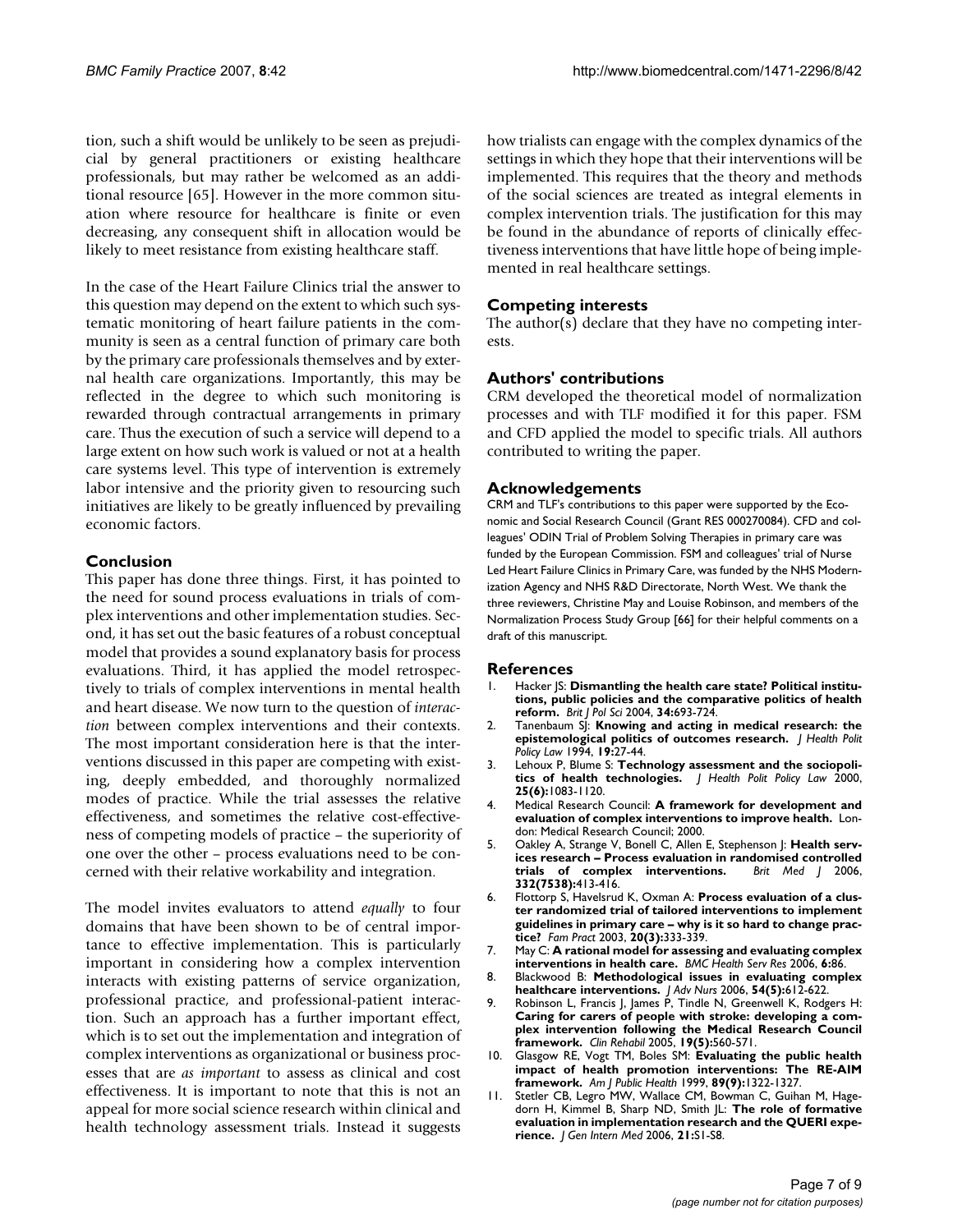- 12. Gravel K, Legare F, Graham I: **[Barriers and facilitators to imple](http://www.ncbi.nlm.nih.gov/entrez/query.fcgi?cmd=Retrieve&db=PubMed&dopt=Abstract&list_uids=16899124)menting shared decision-making in clinical practice: a sys[tematic review of health professionals' perceptions.](http://www.ncbi.nlm.nih.gov/entrez/query.fcgi?cmd=Retrieve&db=PubMed&dopt=Abstract&list_uids=16899124)** *Implement Sci* 2006, **1(1):**16.
- 13. Ajzen I: **The theory of planned behaviour.** *Organ Behav Hum Dec* 1991, **50:**179-211.
- 14. Ogden J: **[Some problems with social cognition models: A](http://www.ncbi.nlm.nih.gov/entrez/query.fcgi?cmd=Retrieve&db=PubMed&dopt=Abstract&list_uids=12940399) [pragmatic and conceptual analysis.](http://www.ncbi.nlm.nih.gov/entrez/query.fcgi?cmd=Retrieve&db=PubMed&dopt=Abstract&list_uids=12940399)** *Health Psychol* 2003, **22(4):**424-428.
- 15. Eccles M, Grimshaw J, Walker A, Johnston M, Pitts N: **[Changing the](http://www.ncbi.nlm.nih.gov/entrez/query.fcgi?cmd=Retrieve&db=PubMed&dopt=Abstract&list_uids=15680740) [behavior of healthcare professionals: the use of theory in](http://www.ncbi.nlm.nih.gov/entrez/query.fcgi?cmd=Retrieve&db=PubMed&dopt=Abstract&list_uids=15680740) [promoting the uptake of research findings.](http://www.ncbi.nlm.nih.gov/entrez/query.fcgi?cmd=Retrieve&db=PubMed&dopt=Abstract&list_uids=15680740)** *J Clin Epidemiol* 2005, **58(2):**107-112.
- 16. Coleman JS, Katz E, Menzel H: *Medical innovation: a diffusion study* Edited by: . Indianapolis: Bobbs-Merrill; 1966.
- 17. Rogers EM: *The diffusion of innovation* 4th edition. New York: Free Press; 1995.
- 18. Strauss A, Fagerhough S, Suczek B, Wiener C: *Social organization of medical work* London: Transaction; 1997.
- 19. Lehoux P: *The problem of health technology: policy implications for modern healthy care systems* London: Routledge; 2006.
- 20. Grimshaw J, Eccles M, Campbell M, Elbourne D: **Cluster randomized trials of professional and organizational behavior change interventions in health care settings.** *Ann Am Acad Polit Soc Sci* 2005, **599:**71-93.
- 21. Fararo TJ: *The meaning of general theoretical sociology: tradition and formalization* Cambridge: Cambridge University Press; 1989.
- 22. Berger P, Luckman T: *The Social Construction of Reality: A Treatise in the Sociology of Knowledge* London: Penguin; 1966.
- 23. Flyvbjerg B: *Making social science matter: why social inquiry fails and how it can succeed again* Cambridge: Cambridge University Press; 2001.
- 24. Suchman LA: *Plans and situated actions: the problem of human machine communication* Cambridge: Cambridge University Press; 1987.
- 25. Mair FS, Crowley T, Bundred P: **[Prevalence, aetiology and man](http://www.ncbi.nlm.nih.gov/entrez/query.fcgi?cmd=Retrieve&db=PubMed&dopt=Abstract&list_uids=8855012)[agement of heart failure in general practice.](http://www.ncbi.nlm.nih.gov/entrez/query.fcgi?cmd=Retrieve&db=PubMed&dopt=Abstract&list_uids=8855012)** *Br J Gen Pract* 1996, **46:**77-79.
- Davies MK, Hobbs FDR, Davis RC, Kenkre JE, Roalfe AK, Hare R: **Prevalence of left-ventricular systolic dysfunction and heart [failure in the Echocardiographic Heart of England Screening](http://www.ncbi.nlm.nih.gov/entrez/query.fcgi?cmd=Retrieve&db=PubMed&dopt=Abstract&list_uids=11513906) [study: a population based study.](http://www.ncbi.nlm.nih.gov/entrez/query.fcgi?cmd=Retrieve&db=PubMed&dopt=Abstract&list_uids=11513906)** *Lancet* 2001, **358:**439-444.
- 27. Stewart S, MacIntyre K, Hole D, Capewell S, McMurray J: **[More](http://www.ncbi.nlm.nih.gov/entrez/query.fcgi?cmd=Retrieve&db=PubMed&dopt=Abstract&list_uids=11378002) [malignant than cancer? Five year survival following first](http://www.ncbi.nlm.nih.gov/entrez/query.fcgi?cmd=Retrieve&db=PubMed&dopt=Abstract&list_uids=11378002) [admission for heart failure.](http://www.ncbi.nlm.nih.gov/entrez/query.fcgi?cmd=Retrieve&db=PubMed&dopt=Abstract&list_uids=11378002)** *Eur J Heart Fail* 2001, **3:**315-322.
- 28. Lainscak M: **[Implementation of guidelines for management of](http://www.ncbi.nlm.nih.gov/entrez/query.fcgi?cmd=Retrieve&db=PubMed&dopt=Abstract&list_uids=15561327) [heart failure in heart failure clinic: effects beyond pharmaco](http://www.ncbi.nlm.nih.gov/entrez/query.fcgi?cmd=Retrieve&db=PubMed&dopt=Abstract&list_uids=15561327)[logical treatment.](http://www.ncbi.nlm.nih.gov/entrez/query.fcgi?cmd=Retrieve&db=PubMed&dopt=Abstract&list_uids=15561327)** *Int J Cardiol* 2004, **97(3):**411-416.
- 29. Ghali JK, Pina IL, Gottlieb SS, Deedwania PC, Wikstrand JC, Group MHS: **[Metoprolol CR/XL in female patients with heart failure:](http://www.ncbi.nlm.nih.gov/entrez/query.fcgi?cmd=Retrieve&db=PubMed&dopt=Abstract&list_uids=11927527) analysis of the experience in Metoprolol Extended-Release [Randomized Intervention Trial in Heart Failure \(MERIT-](http://www.ncbi.nlm.nih.gov/entrez/query.fcgi?cmd=Retrieve&db=PubMed&dopt=Abstract&list_uids=11927527)[HF\).](http://www.ncbi.nlm.nih.gov/entrez/query.fcgi?cmd=Retrieve&db=PubMed&dopt=Abstract&list_uids=11927527)** *Circulation* 2002, **105(13):**1585-1591.
- 30. Hunt SA, Abraham WT, Chin MH, Feldman AM, Francis GS, Ganiats TG: **Guideline update for the diagnosis and management of chronic heart failure in the adult: a report of the American College of Cardiology/American Heart Association Task Force on practice guidelines.** *Heart Rhythm Society* 2005, **112(12):**e154-235.
- 31. Task FM, Swedberg K, Cleland J, Dargie H, Drexler H: **[Guidelines](http://www.ncbi.nlm.nih.gov/entrez/query.fcgi?cmd=Retrieve&db=PubMed&dopt=Abstract&list_uids=15901669) for the diagnosis and treatment of chronic heart failure: [executive summary: The Task Force for the Diagnosis and](http://www.ncbi.nlm.nih.gov/entrez/query.fcgi?cmd=Retrieve&db=PubMed&dopt=Abstract&list_uids=15901669) Treatment of Chronic Heart Failure of the European Society [of Cardiology.](http://www.ncbi.nlm.nih.gov/entrez/query.fcgi?cmd=Retrieve&db=PubMed&dopt=Abstract&list_uids=15901669)** *Eur Heart J* 2005, **26:**1115-1140.
- 32. Department of Health: **National Service Framework: coronary heart disease.** London: Department of Health, Stationery Office.
- 33. Cleland JGF, Cohen-Solal A, Aguilar JC, Dietz R, Eastaugh J, Follath F, *et al.*: **[Management of heart failure in primary care \(the](http://www.ncbi.nlm.nih.gov/entrez/query.fcgi?cmd=Retrieve&db=PubMed&dopt=Abstract&list_uids=12457785) [IMPROVEMENT of Heart Failure Programme\): an internati](http://www.ncbi.nlm.nih.gov/entrez/query.fcgi?cmd=Retrieve&db=PubMed&dopt=Abstract&list_uids=12457785)[ional survey.](http://www.ncbi.nlm.nih.gov/entrez/query.fcgi?cmd=Retrieve&db=PubMed&dopt=Abstract&list_uids=12457785)** *Lancet* 2002, **360:**1631-1639.
- 34. Nezu A, Nezu C, Perri M: *Problem solving therapy for depression: theory, research and clinical guidelines* New York: John Wiley; 1989.
- 35. Mynors-Wallis L: **[Does problem-solving treatment work](http://www.ncbi.nlm.nih.gov/entrez/query.fcgi?cmd=Retrieve&db=PubMed&dopt=Abstract&list_uids=12420901) [through resolving problems?](http://www.ncbi.nlm.nih.gov/entrez/query.fcgi?cmd=Retrieve&db=PubMed&dopt=Abstract&list_uids=12420901)** *Psychol Med* 2002, **32:**1315-1319.
- 36. Hawton K, Kirk J: **Problem-solving.** In *Cognitive behaviour therapy for psychiatric problems: a practical guide* Edited by: Hawton K, Salkovskis PM, Kirk JW, Clark DM. Oxford: Oxford Medical Publications; 1989.
- 37. Mynors-Wallis L, Gath D, Lloyd-Thomas A, Tomlinson D: **[Ran](http://www.ncbi.nlm.nih.gov/entrez/query.fcgi?cmd=Retrieve&db=PubMed&dopt=Abstract&list_uids=7873952)domised controlled trial comparing Problem Solving Treat[ment with amitriptyline and placebo for major depression in](http://www.ncbi.nlm.nih.gov/entrez/query.fcgi?cmd=Retrieve&db=PubMed&dopt=Abstract&list_uids=7873952) [primary care.](http://www.ncbi.nlm.nih.gov/entrez/query.fcgi?cmd=Retrieve&db=PubMed&dopt=Abstract&list_uids=7873952)** *Brit Med J* 1995, **310:**441-445.
- Barret JE, Williams JW Jr, Oxman TE, Franck E, Katon W, Sullivan M, Hegel MT, Cornell JE, Sengupta AS: **[Treatment of dysthymia and](http://www.ncbi.nlm.nih.gov/entrez/query.fcgi?cmd=Retrieve&db=PubMed&dopt=Abstract&list_uids=11350703) [minor depression in primary care: a randomized trial in](http://www.ncbi.nlm.nih.gov/entrez/query.fcgi?cmd=Retrieve&db=PubMed&dopt=Abstract&list_uids=11350703) [patients aged 18 – 59 years.](http://www.ncbi.nlm.nih.gov/entrez/query.fcgi?cmd=Retrieve&db=PubMed&dopt=Abstract&list_uids=11350703)** *J Fam Pract* 2001, **50:**405-412.
- 39. Harpole LH, Williams JW Jr, Olsen MK, Stechuchak KM, Oddone EZ, Callaha CM, Katon WJ, Lin EH, Grypma LM, Unutzer J: **Improving depression outcomes in older adults with comorbid medical illness.** *Gen Hosp Psychiat* 2005, **27:**4-12.
- 40. Katon WJ, Schoenbaum M, Fan MY, Callaha CM, Williams JW Jr, Hunkeler E, Harpole L, Zhou XH, Langston C, Unutzer J: **[Cost-effective](http://www.ncbi.nlm.nih.gov/entrez/query.fcgi?cmd=Retrieve&db=PubMed&dopt=Abstract&list_uids=16330719)[ness of improving primary care treatment of late-life](http://www.ncbi.nlm.nih.gov/entrez/query.fcgi?cmd=Retrieve&db=PubMed&dopt=Abstract&list_uids=16330719) [depression.](http://www.ncbi.nlm.nih.gov/entrez/query.fcgi?cmd=Retrieve&db=PubMed&dopt=Abstract&list_uids=16330719)** *Arch Gen Psychiat* 2005, **62:**1313-1320.
- Kendrick T, Simons L, Mynors-Wallis L, Gray A, Lathlean J, Pickering R, Harris S, Rivero-Arias O, Gerard K, Thompson C: **[Cost-effec](http://www.ncbi.nlm.nih.gov/entrez/query.fcgi?cmd=Retrieve&db=PubMed&dopt=Abstract&list_uids=16816306)tiveness of referral for generic care or problem-solving [treatment from community mental health nurses, com](http://www.ncbi.nlm.nih.gov/entrez/query.fcgi?cmd=Retrieve&db=PubMed&dopt=Abstract&list_uids=16816306)pared with usual general practitoner care for common men[tal disorders: randomised controlled trial.](http://www.ncbi.nlm.nih.gov/entrez/query.fcgi?cmd=Retrieve&db=PubMed&dopt=Abstract&list_uids=16816306)** *Brit J Psychiat* 2006, **189:**50-59.
- 42. Dowrick C, Gask L, Perry R, Dixon C, Usherwood T: **[Do general](http://www.ncbi.nlm.nih.gov/entrez/query.fcgi?cmd=Retrieve&db=PubMed&dopt=Abstract&list_uids=10824661) [practitioners' attitudes towards depression predict their](http://www.ncbi.nlm.nih.gov/entrez/query.fcgi?cmd=Retrieve&db=PubMed&dopt=Abstract&list_uids=10824661) [clinical behaviour?](http://www.ncbi.nlm.nih.gov/entrez/query.fcgi?cmd=Retrieve&db=PubMed&dopt=Abstract&list_uids=10824661)** *Psychol Med* 2000, **30(2):**413-419.
- 43. Starfield B, Shi LY, Macinko J: **Contribution of primary care to health systems and health.** *Milbank Quart* 2005, **83(3):**457-502.
- 44. Cocksedge S: *Listening as work in primary care* Oxford: Radcliffe; 2005.
- 45. Charles-Jones H, Latimer J, May C: **Transforming general practice: the redistribution of medical work in primary care.** *Sociol HealthIl,l* 2003, **25(1):**71-92.
- 46. Dowrick C: **Rethinking the doctor-patient relationship in general practice.** *Health Soc Care Comm* 1997, **5:**11-14.
- 47. Riedel-Heller SG, Matschinger H, Angermeyer MC: **Mental disorders-who and what might help? Help-seeking and treatment preferences of the lay public.** *Soc Psychiat Psychiat Epid* 2005, **40:**167-174.
- 48. Badger F, Nolan P: **[Concordance with antidepressant medica](http://www.ncbi.nlm.nih.gov/entrez/query.fcgi?cmd=Retrieve&db=PubMed&dopt=Abstract&list_uids=16989339)[tion in primary care.](http://www.ncbi.nlm.nih.gov/entrez/query.fcgi?cmd=Retrieve&db=PubMed&dopt=Abstract&list_uids=16989339)** *Nursing Standard* 2006, **20:**35-40.
- Lloyd-Williams F, Mair FS, Roberts C, Shiels C, Beaton S, Goldstein R, Capewell S, Connelly DT: **A pilot cluster randomised controlled trial of nurse-led heart failure clinics in primary care.** *Eur Heart J* 2004, **25:**545.
- 50. Stewart S, Blue L, Walker A, Morrison CE, McMurray JJV: **[An eco](http://www.ncbi.nlm.nih.gov/entrez/query.fcgi?cmd=Retrieve&db=PubMed&dopt=Abstract&list_uids=12191748)[nomic analysis of specialist heart failure nurse management](http://www.ncbi.nlm.nih.gov/entrez/query.fcgi?cmd=Retrieve&db=PubMed&dopt=Abstract&list_uids=12191748) [in the UK – can we afford not to implement it?](http://www.ncbi.nlm.nih.gov/entrez/query.fcgi?cmd=Retrieve&db=PubMed&dopt=Abstract&list_uids=12191748)** *Eur Heart J* 2002, **23:**1369-1378.
- 51. Sturt J, Whitlock S, Hearnshaw H: **[Complex intervention devel](http://www.ncbi.nlm.nih.gov/entrez/query.fcgi?cmd=Retrieve&db=PubMed&dopt=Abstract&list_uids=16629914)[opment for diabetes self-management.](http://www.ncbi.nlm.nih.gov/entrez/query.fcgi?cmd=Retrieve&db=PubMed&dopt=Abstract&list_uids=16629914)** *J Adv Nurs* 2006, **54(3):**293-303.
- 52. Fahey T, Schroeder K, Ebrahim S: **Interventions used to improve control of blood pressure in patients with hypertension.** *Cochrane Database of Systematic Reviews* 2006.
- Laurant M, Reeves D, Hermans R, Braspenning J, Grol R, Sibbald B: **Substitution of doctors by nurses in primary care.** *Cochrane Database of Systematic Reviews* 2005, **18(2):**CD001271.
- 54. May C, Fleming C: **[The professional imagination: Narrative and](http://www.ncbi.nlm.nih.gov/entrez/query.fcgi?cmd=Retrieve&db=PubMed&dopt=Abstract&list_uids=9147218) [the symbolic boundaries between medicine and nursing.](http://www.ncbi.nlm.nih.gov/entrez/query.fcgi?cmd=Retrieve&db=PubMed&dopt=Abstract&list_uids=9147218)** *J Adv Nurs* 1997, **25(5):**1094-1100.
- 55. Lloyd-Williams F, Mair F, Sheils C, Hanratty B, Goldstein P, Beaton S: **Why are patients in clinical trials of heart failure not like those we see in everyday practice?** *J Clin Epid* 2003, **56(12):**1157-1162.
- 56. Mair F: **Chronic heart failure: from epidemiology to experience.** In *MD Thesis* University of Liverpool, Faculty of Medicine; 2004.
- 57. Silverman D: *Communication and medical practice: social relations in the clinic* London: Sage; 1987.
- 58. May C, Mort M, Williams T, Mair FS, Gask L: **[Health Technology](http://www.ncbi.nlm.nih.gov/entrez/query.fcgi?cmd=Retrieve&db=PubMed&dopt=Abstract&list_uids=12821017) [Assessment in its local contexts: studies of telehealthcare.](http://www.ncbi.nlm.nih.gov/entrez/query.fcgi?cmd=Retrieve&db=PubMed&dopt=Abstract&list_uids=12821017)** *Soc Sci Med* 2003, **57:**697-710.
- 59. Dowrick C: *Beyond depression* Oxford: Oxford University Press; 2004.
- 60. Huibers MJ, Bueurskens AJ, Bleijenberg G, van Schayck CP: **The effectiveness of psychosocial interventions delivered by gen-**